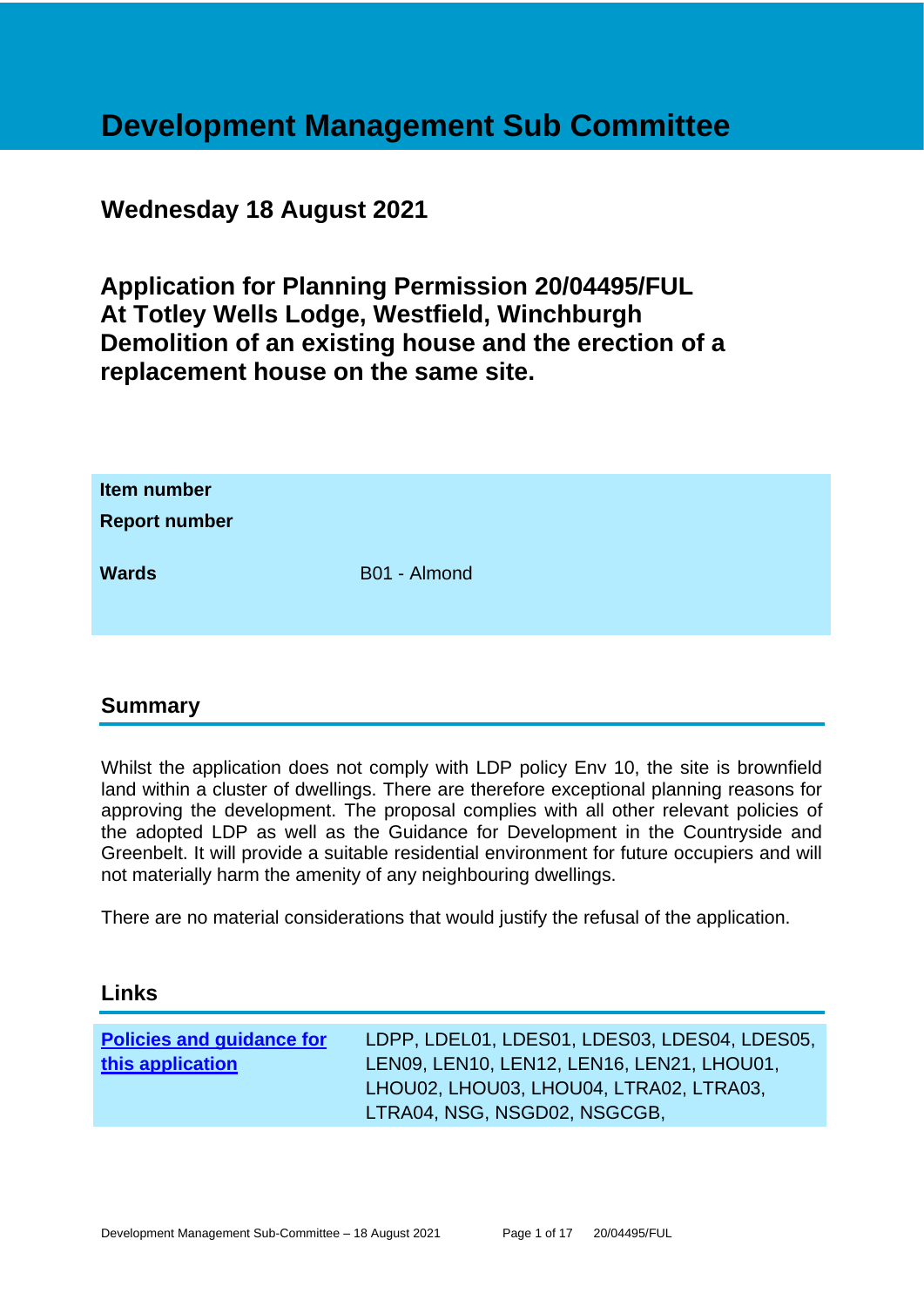# **Report**

## **Application for Planning Permission 20/04495/FUL At Totley Wells Lodge, Westfield, Winchburgh Demolition of an existing house and the erection of a replacement house on the same site.**

## **Recommendations**

**1.1** It is recommended that this application be Granted subject to the details below.

## **Background**

#### **2.1 Site description**

The application site relates to Totley Wells Lodge, Westfield, Winchburgh. It is a large plot of 1006 square metres. However, currently around a third of the site is taken up by a large car parking area which is covered in hardstanding.

Historical mapping shows that the plot was part of an industrial hostel site in the 1930s. It is around this time that the current building on the site was likely constructed. During the war, the wider site was utilised as a military depot and World War 2, AA battery. A large number of substantial buildings were constructed all around the site around this time. The maps show that the plot and wider site was then utilised as a large depot after the war until at least the 1960s.

As a result there is a large number of substantial buildings of various scales, form and designs which surround the site. Some of these appear to be from when the site was utilised as a depot whilst some are more modern.

The site is currently surrounded by the Totley Wells lodge, Grange and riding school.

The site and the surrounding cluster of buildings are still fenced off from the road, likely as a legacy of its previous depot use. There is an access road right next to the site, which leads round to the various buildings and car parking areas. The access has a gate and fence with brick pillars. The road also has street lighting and other large signs that would be more fitting for an industrial setting than the rural countryside.

Directly to the east of the site is a relatively modern, two storey dwelling house, finished in render and tiles which has a substantial floor plan. To the west/south west of the site is a selection of large agricultural buildings, portacabins and caravans.

#### **2.2 Site History**

There is no relevant planning history for this site.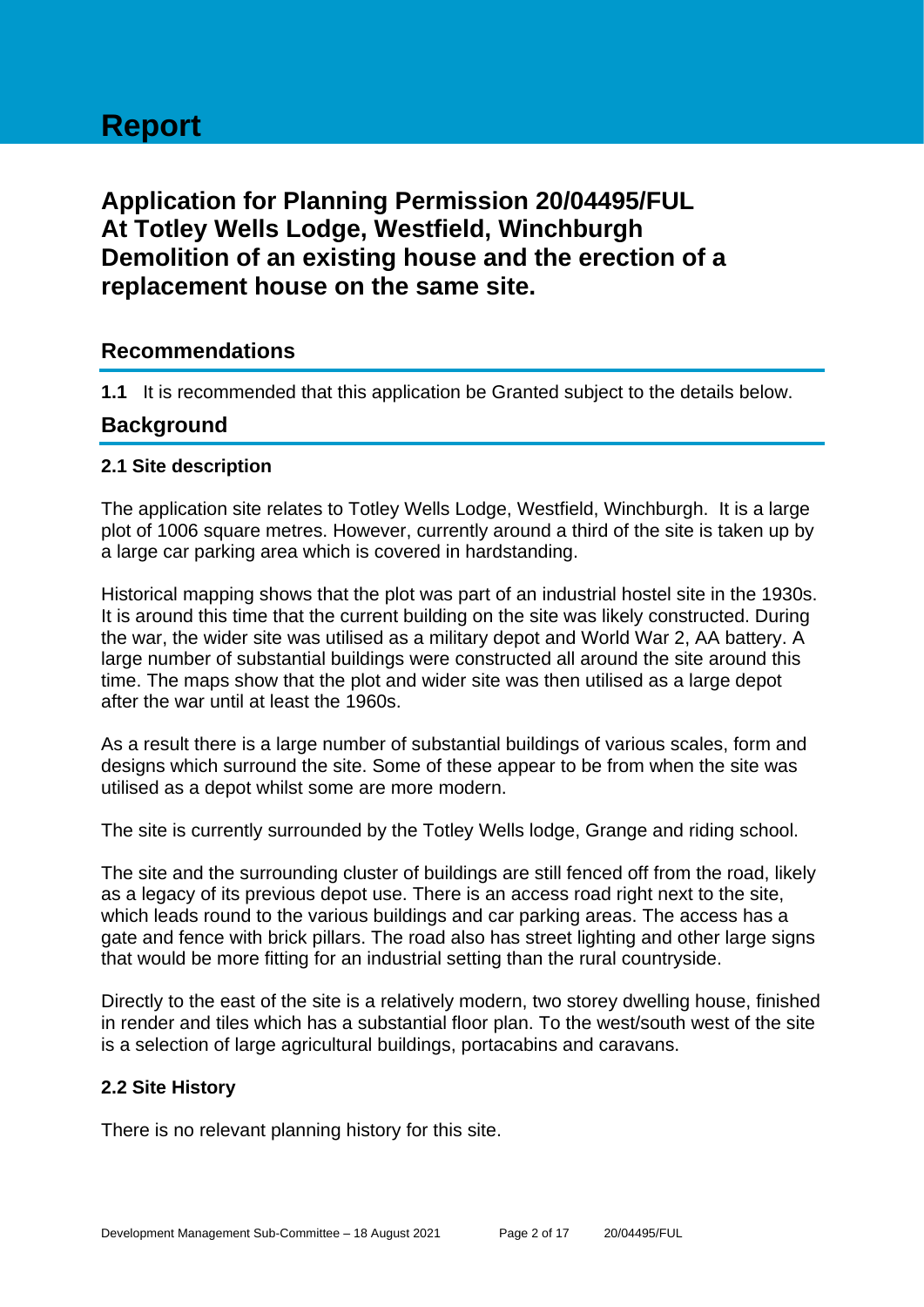## **Main report**

#### **3.1 Description Of The Proposal**

The application is for planning permission for the demolition of an existing bungalow property and the erection of a replacement 5 bedroom house on the same site. The proposed building will comprise two, two storey elements adjoined by a single storey link. It will have an overall internal floor area of approximately 250 square metres. The site area is, however, 1006 square metres. The external walls of the proposal will be finished in a mixture of stone and timber. The roofs will be pitched and will be clad in slate.

The existing large car parking area to the rear of the site will be removed and will be largely reinstated as green space. The proposal will only have a small driveway and single garage.

Part of the existing hedgerow shall be removed at the front of the site. However, a new hedgerow will be planted. The majority of trees within the site will be retained.

#### **3.2 Determining Issues**

Section 25 of the Town and Country Planning (Scotland) Act 1997 states - Where, in making any determination under the planning Acts, regard is to be had to the development plan, the determination shall be made in accordance with the plan unless material considerations indicate otherwise.

Do the proposals comply with the development plan?

If the proposals do comply with the development plan, are there any compelling reasons for not approving them?

If the proposals do not comply with the development plan, are there any compelling reasons for approving them?

#### **3.3 Assessment**

To address these determining issues, the Committee needs to consider whether:

- a) The principle of the development is acceptable;
- b) The proposed scale, form and design are acceptable;
- c) The proposal will provide a suitable residential environment;
- d) The proposal will have a detrimental impact on the amenity of neighbouring residents;
- e) The proposal will have any impact in terms of trees or protected species;
- f) The proposal raises any concerns in respect of sustainability, parking or road safety;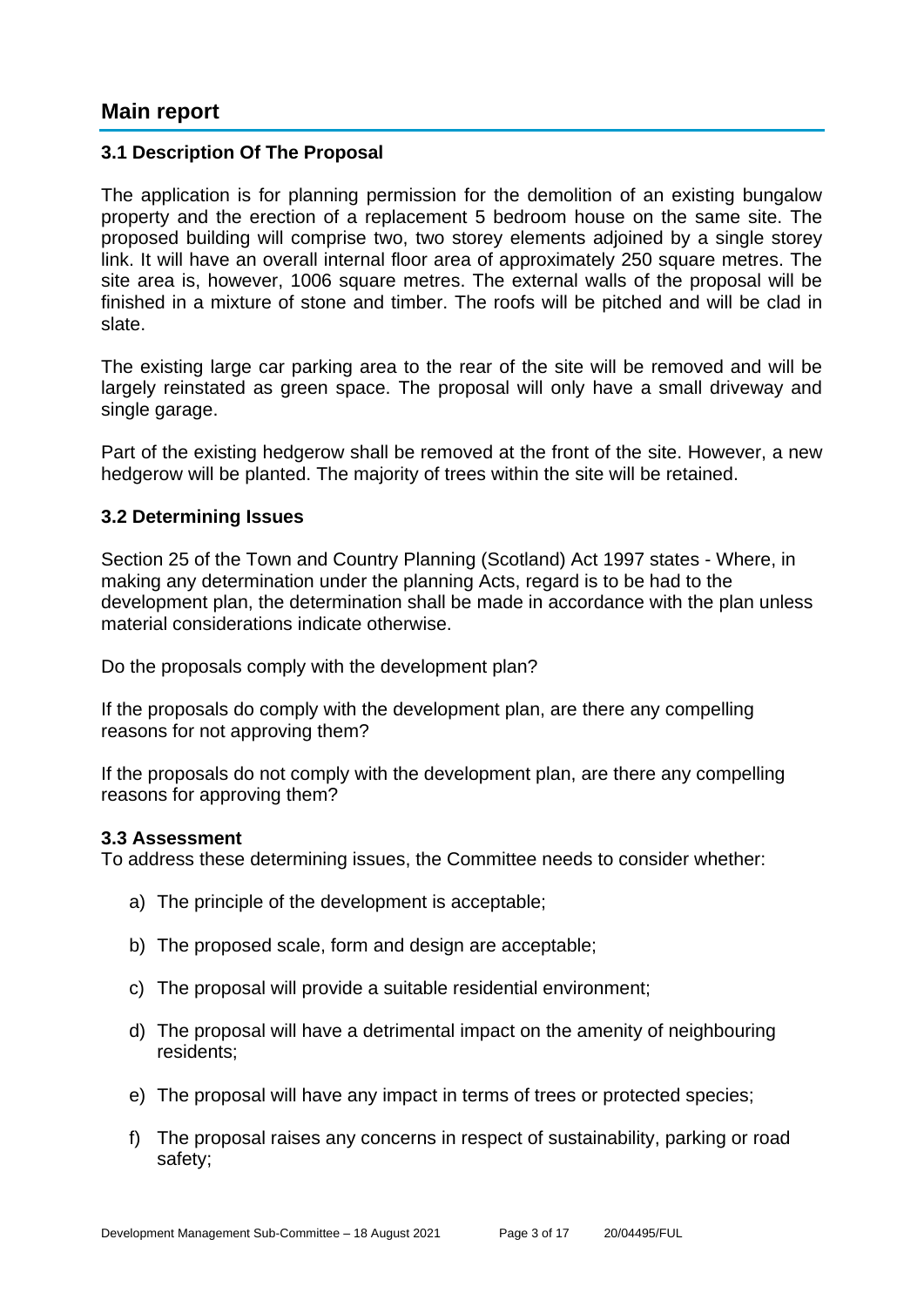- g) The proposal raises any concerns in respect of flood prevention;
- h) There are any other material matters;
- i) All public comments received have been addressed.

#### a) Principle of Development

The site is designated as being within the Countryside in the adopted Edinburgh Local Development Plan (LDP).

LDP Policy Env 10 (Development in the Greenbelt and Countryside), states that within the Greenbelt and Countryside shown in the proposals map, development will only be permitted where it meets one of certain stated criteria and would not detract from the landscape quality and/or rural character of the area.

Criterion (d) states *For the replacement of an existing building with a new building in the same use provided* 

- *1) the existing building is not listed or of architectural merit;*
- *2) the existing building is of poor quality design and structural condition;*
- *3) the existing building is of domestic scale, has a lawful use and is not a temporary structure; and*
- 4) *the new building is of a similar of smaller size to the existing one, lies within the curtilage of the existing building and is of high quality design.*

The existing building on the site is not listed or of architectural merit. It is of poor quality design and structural condition. It is of domestic scale, has a lawful use and is not a temporary building.

It is acknowledged that whilst the proposed building will lie within the curtilage of the existing building, it shall be larger than the existing building and therefore it does not fully comply with criterion (d) of LDP policy Env 10. However, it is noted that there are other large residential properties nearby and the proposed development is of high quality design. The scale of the proposal is acceptable in these circumstance and the development will not detract from the landscape quality and rural character of the area.

The Edinburgh Guidance for Development in the Countryside and Greenbelt states that *New houses not associated with countryside use will not be acceptable unless there are exceptional planning reasons for approving them. These reasons include the reuse of brownfield land within existing clusters of dwellings*.

The application site not only has the existing house present within it but also a large car parking area. The site is therefore clearly brownfield land and the new dwelling will be located within an existing cluster of dwellings. The proposal will enhance the rural character and landscape quality of the countryside by removing a poor quality building and large area of hardstanding. There are therefore exceptional planning reasons for approving the development contrary to policy Env 10. The proposal complies with the Edinburgh Guidance for Development in the Countryside and Greenbelt.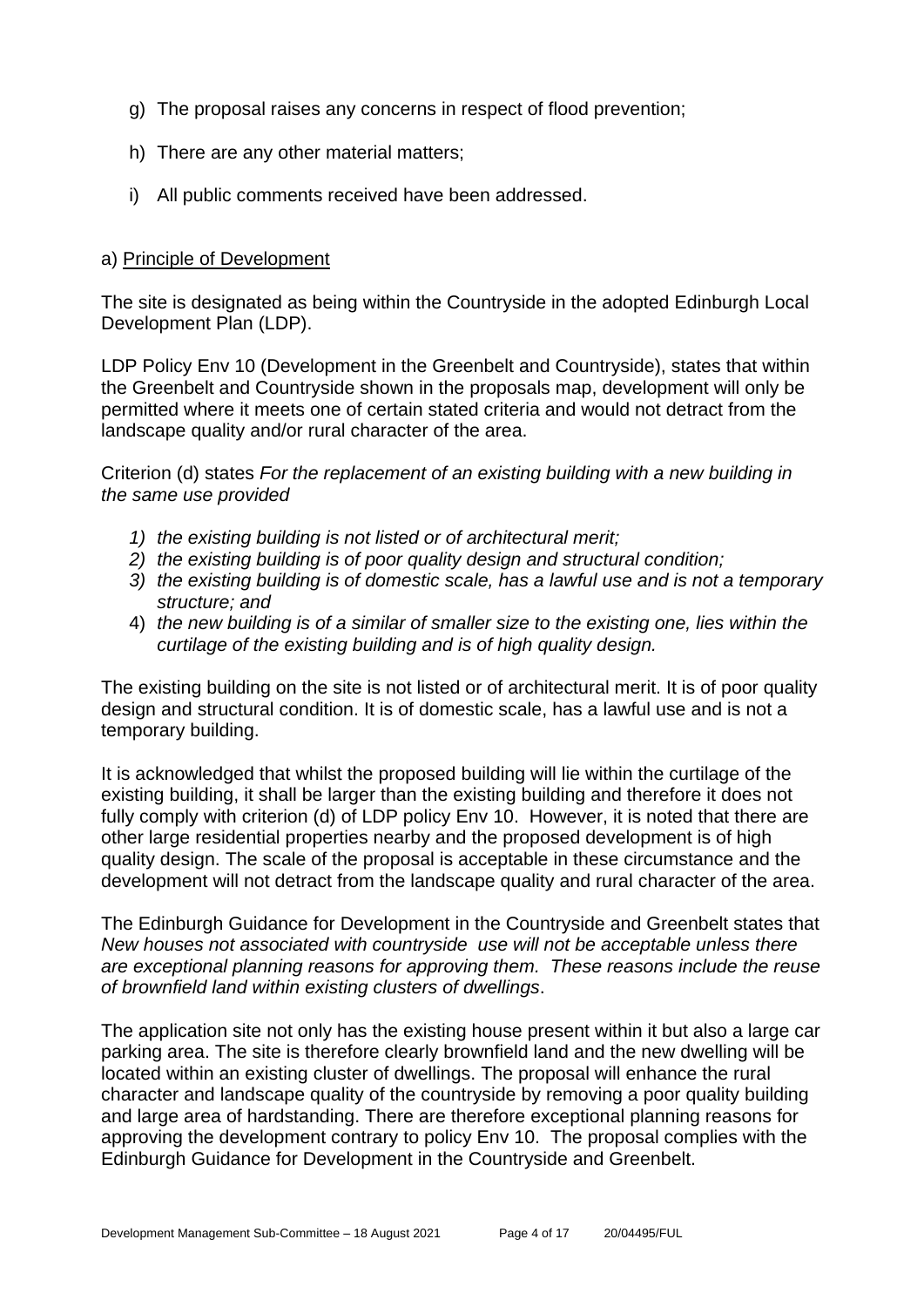#### (b) Scale, Form and Design

LDP policy Des 1 (Design Quality and Context) states that planning permission will be granted for development where it is demonstrated that the proposal will create or contribute towards a sense of place. Design should be based on an overall design concept that draws upon positive characteristics of the surrounding area. Planning permission will not be granted for poor quality or inappropriate design or for proposals that would be damaging to the character or appearance of the area around it, particularly where this has special importance.

LDP policy Des 3 (Development Design- Incorporating and Enhancing Existing and Potential Features) states that planning permission will be granted for development where it is demonstrated that existing characteristics and features worthy of retention on the site and in the surrounding area, have been identified, incorporated and enhanced through its design.

Policy Des 4 (Development Design- Impact on Setting) states that planning permission will be granted for development where it is demonstrated that it will have a positive impact on its surroundings, including the character of the wider townscape and landscape, and impact upon views having regard to

- a) height and form,
- b) scale and proportions, including the spaces between buildings
- c) positioning of buildings and other features on the site
- d) materials and detailing

Policy Hou 4 (Housing Density) states that the Council will seek an appropriate density of development on each site having regard to its characteristics and those of the surrounding area.

Paragraph 183 of the LDP states *The key test for all proposals in the green belt and countryside areas will be to ensure that the development does not detract from the landscape quality and/or rural character of the area*.

The Edinburgh Guidance for Development in the Countryside and Greenbelt states that *proposed dwellings will not detract from the open, rural character of the green belt or countryside and will not increase activity to a level that would detract from the rural character of the green belt or countryside in terms of traffic or amenity*

It is clear that the area directly surrounding the site is not representative of a traditional open rural setting and overall the existing landscape character is currently quite poor and does not contribute to an overall sense of place.

The rural setting and landscape character of the area is not improved by the current building which is a single storey bungalow, the walls of which are finished in render and its roof with concrete tiles. It is clearly in a very poor state of repair and is of no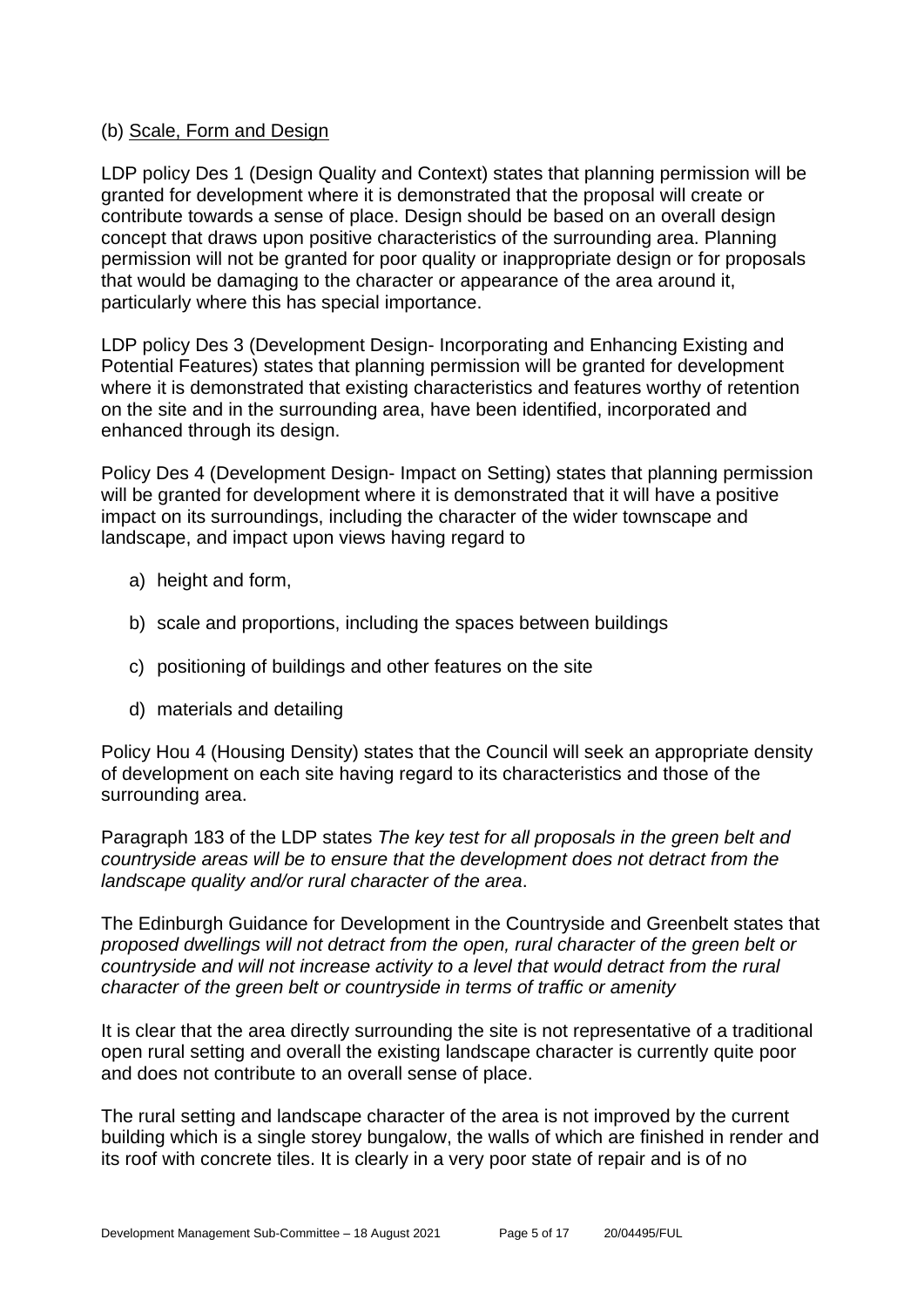architectural merit. It lies within very large grounds much of which is currently utilised as a car parking area which is covered in hardstanding.

It is noted that the existing building is relatively low lying. However, it is not well screened and is sited close to the road. The building is therefore a focal point for the cluster of buildings when heading south along the road.

The principal elevation of the proposed building will also be prominent when approaching the site heading south along the road. However, it is a much more attractive design and has been designed to minimise its overall mass and reduce its physical impact on the surrounding environment by utilising the depth of the plot. The main element of the building is also only slightly further forward than the existing dwelling and is in line with other nearby buildings.

The materials which are proposed are a mixture of modern and traditional and are overall far more appropriate for the rural setting than the existing structure. It will have a slate clad pitched roof, whilst the walls at the principal elevation will be finished in stone and wooden cladding.

Whilst it is acknowledged that the proposed building will be much larger than the existing structure on the site, the new dwelling will also be seen in context of the large residential dwellings which are a characteristic of the directly surrounding area. Its footprint shall be broadly comparable to the neighbouring residential property directly to the east, approximately 35 metres away, which is also of two storey design. In the next cluster of buildings to the west, there is a large one and three quarter storey white rendered building that is very prominent and is sited close to the road. There is also another large narrow property next to this that varies in height from single storey to two storey. The cluster of buildings which are directly to the north of the site also has a large traditional two storey farm house.

Whilst the floor area of the property is in total approximately 250 square metres, it should be noted that the site is in total 1006 square metres. The proposal cannot be seen as being overdevelopment of the site. The property will have large garden grounds; the garden grounds of the proposal will actually be larger than that which currently exists as the large car parking area to the rear will be removed and will be grassed over.

When travelling east along the road leading to the site the proposed building will be largely obscured by the trees which line the road and by the existing agricultural buildings and other structures that are present within the cluster.

The buildings which are located directly around the site are positioned quite close to one and other. However, the proposal will be suitably set back off mutual boundaries and will respect the positioning of existing structures.

The proposal will also be screened to a degree by the proposed planting of a new beech hedge along the front of the site, whilst the majority of trees, again to the front, shall also be retained.

Overall, the proposal will help create and contribute towards a sense of place. The area directly surrounding the site is already built up and does not provide an open, rural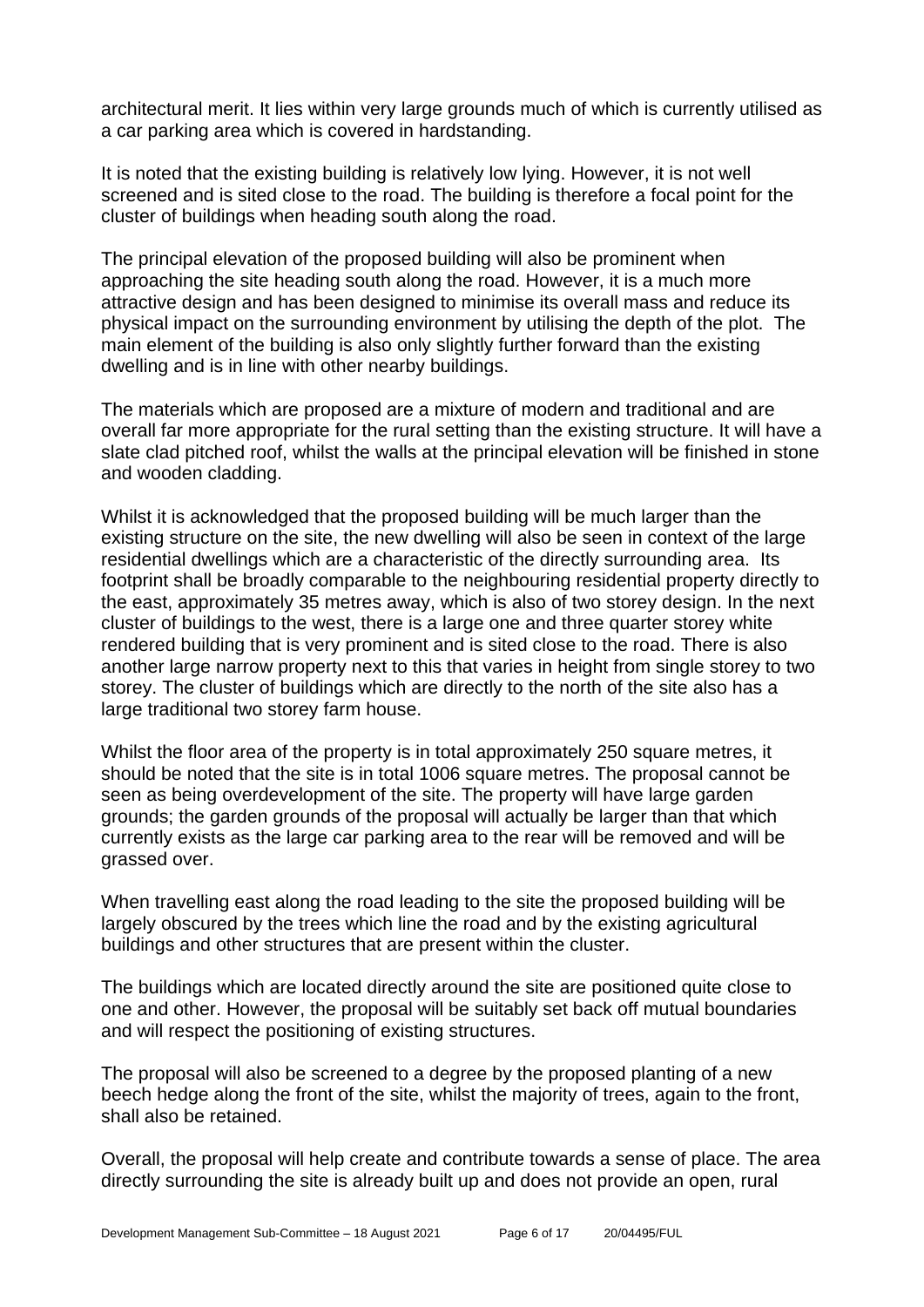character. It is a high quality design that would not detract from the rural character of the countryside in terms of traffic or visual amenity.

The proposal complies with LDP policy Des 1, Des 3, Des 4, Hou 4, the Edinburgh Design Guidance and the Edinburgh Guidance for Development in the Countryside and Greenbelt.

#### (c) Residential Environment for future occupants

LDP policy Des 5 (Development Design-Amenity) states that planning permission will be granted for development where future occupiers have acceptable levels of amenity in relation to noise, daylight, sunlight, privacy or immediate outlook.

The Edinburgh Design Guidance also seeks to address the criteria of an acceptable level of amenity for future occupiers of the development.

The proposed dwelling will have large windows to its front, rear and side elevations at ground floor and first floor levels. It will provide adequate levels of sunlight/daylight for any future occupiers and will also provide adequate internal floor space. It would have to comply with the building regulations in terms of adaptability and sustainability and it meets the other criteria of Des 5.

The proposal complies with LDP policy Des 5 and the Edinburgh Design Guidance.

LDP policy Hou 3 (Private Green Space in Housing Development) states that planning permission will be granted for development that makes adequate provision for green space to meet the requirements of future residents.

The proposed property will have good sized garden grounds.

The proposal complies with LDP policy Hou 3.

#### d) Neighbouring amenity

LDP policy Des 5 states that planning permission will be granted for development where it is demonstrated that the amenity of neighbouring developments will not be adversely affected.

The proposed property is positioned a suitable distance away from other dwellings in order to ensure that there are no concerns in relation to noise, sunlight, privacy and immediate outlook.

The proposal complies with LDP policy Des 5.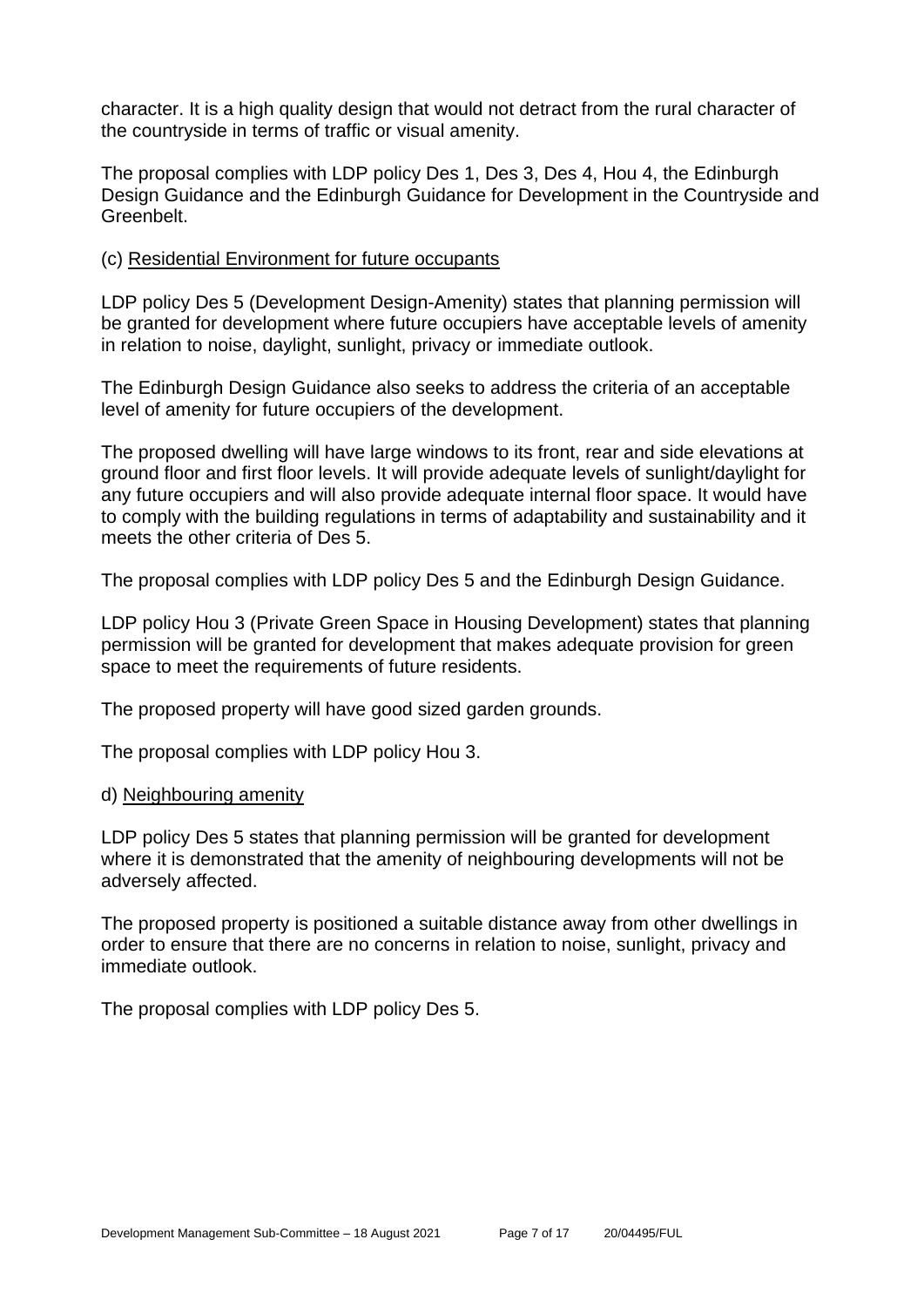#### e) Impact on Protected Species and Trees

#### *Trees*

LDP policy Env 12 (Trees) states that development will not be permitted if likely to have a damaging impact on a tree protected by a tree preservation order or any other tree or woodland worthy of retention.

The majority of the trees present within the site are shown to be retained. None of the trees within the site are protected by a Tree Preservation Order, nor is the site within a defined conservation area. As such the applicant could remove the trees within their site without the consent of the Council.

The proposal complies with LDP policy Env 12.

#### *Ecology*

LDP policy Env 16 (Species Protection) states that planning permission will not be granted for development that would have an adverse impact on species protected under European or UK law.

An ecological survey of the site was carried out. It states that the proposal will have no impact upon protected species. The Council's Ecologist raised no concerns.

The proposal complies with LDP policy Env 16.

#### f) Parking and Road Safety

LDP Policies Tra 2 - (Private Car Parking) and Tra 3 - (Private Cycle Parking) state permission will be granted for development where proposed car parking provision complies with and does not exceed the parking levels and cycle parking and storage complies with the standards.

The Roads Authority was consulted as part of the assessment of the application. It raised no objections to the development.

Secure cycle parking can be adequately provided within either the house or the large garden of the site.

The proposal complies with LDP policy Tra 2 and Tra 3.

#### g) Flooding

LDP Policy Env 21 (Flood Protection) states that planning permission will not be granted for development that would increase a flood risk or be at risk of flooding itself.

The SEPA flood maps do not identify this area as being at risk of flooding. However, the applicant has provided a surface water management plan. Flood Planning was consulted as part of the assessment of the application and raised no concerns.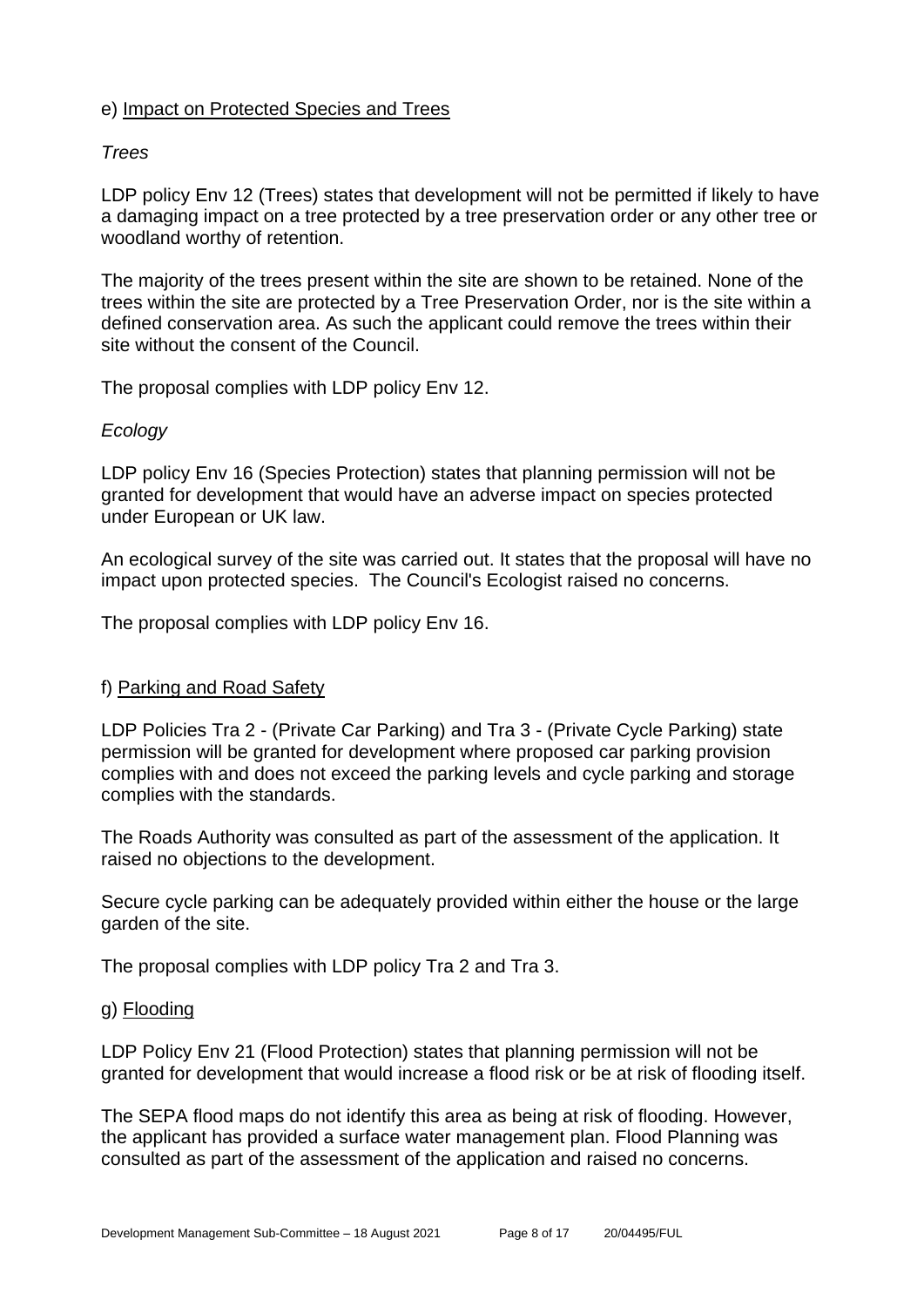## The proposal complies with LDP policy Env 21.

#### h) Other material matters

#### *Archaeology*

LDP policy Env 9 (Development of sites of Archaeological Significance) is to protect and enhance archaeological remains where possible.

The Council's archaeologist has confirmed that the site may contain significant archaeological evidence given its previous use.

It is therefore recommended that the consent be conditioned that a programme of archaeological works are carried out for the written approval of the Council.

The proposal complies with LDP policy Env 9.

#### *Airport Safety*

Due to the proximity of the site to the airport, Edinburgh Airport Safeguarding was consulted. It confirmed that the proposed development has been fully examined from an aerodrome safeguarding perspective and does not conflict with safeguarding criteria.

#### i) Public comments

None.

#### **Conclusion**

Whilst the application does not comply with LDP policy Env 10, the site is brownfield land within a cluster of dwellings. There are therefore exceptional planning reasons for approving the development. The proposal complies with all other relevant policies of the adopted LDP as well as the Guidance for Development in the Countryside and Greenbelt. It will provide a suitable residential environment for future occupiers and will not materially harm the amenity of any neighbouring dwellings.

There are no material considerations that would justify the refusal of the application.

It is recommended that this application be Granted subject to the details below.

#### **3.4 Conditions/reasons/informatives**

1. No demolition nor development shall take place on the site until the applicant has secured the implementation of a programme of archaeological work (historic building recording, metal detecting survey, excavation, analysis & reporting, publication) in accordance with a written scheme of investigation which has been submitted by the applicant and approved by the Planning Authority.'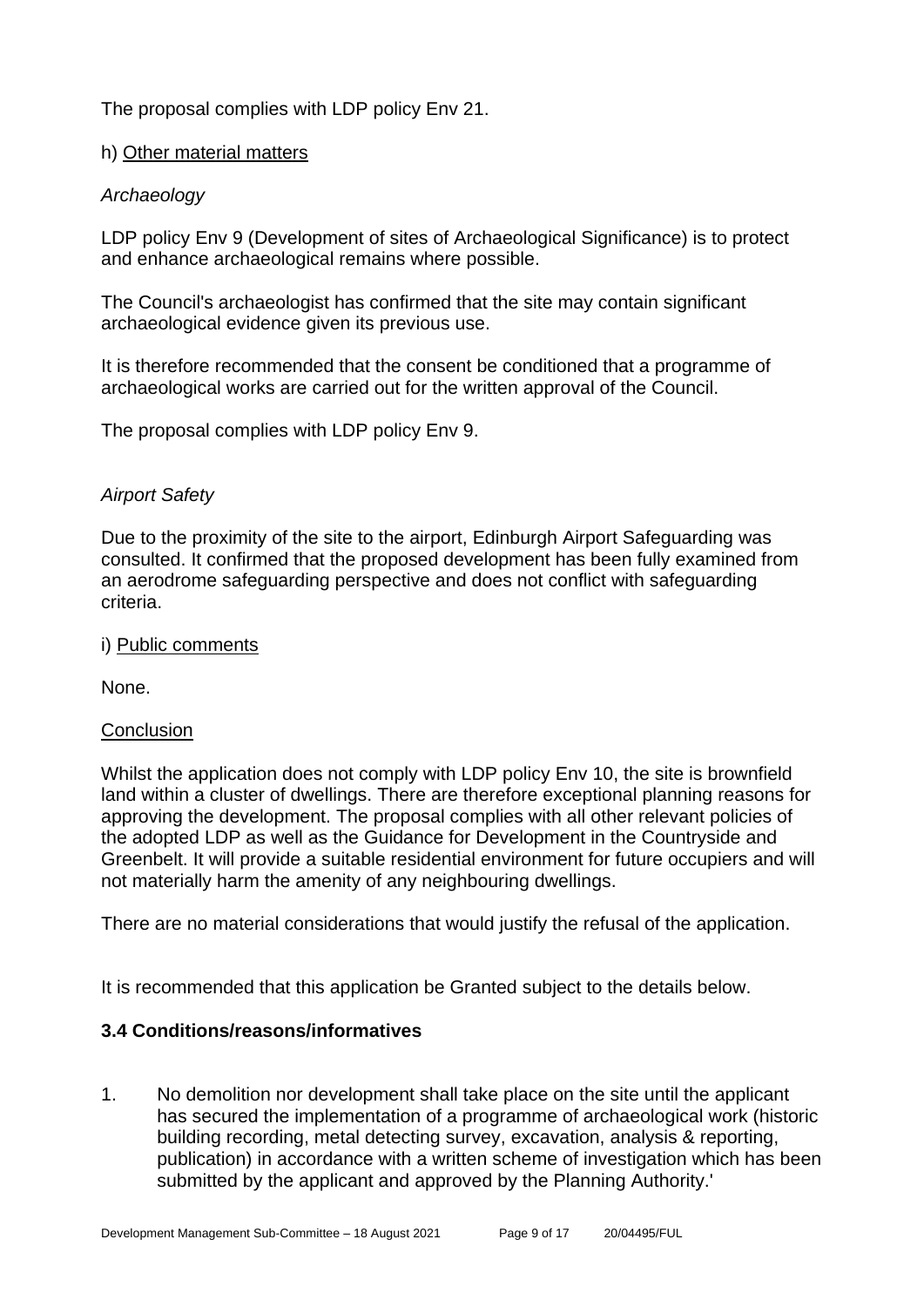The work must be carried out by a professional archaeological organisation, either working to a brief prepared by CECAS or through a written scheme of investigation submitted to and agreed by CECAS for the site. Responsibility for the execution and resourcing of the programme of archaeological works and for the archiving and appropriate level of publication of the results lies with the applicant.

- 2. A fully detailed landscape plan, including details of all hard and soft surface and boundary treatments and all planting, shall be submitted to and approved in writing by the Planning Authority before work is commenced on site.
- 3. The approved landscaping scheme shall be fully implemented within six months of the completion of the development.
- 4. A detailed specification, including trade names where appropriate, of all the proposed external materials shall be submitted to and approved in writing by the Planning Authority before work is commenced on site; Note: samples of the materials may be required.

#### **Reasons**:-

- 1. To preserve the features of archaeological interest within the site.
- 2. In the interests of visual amenity.
- 3. In the interests of visual amenity.
- 4. In the interests of visual amenity.

#### **Informatives**

It should be noted that:

- 1. The development hereby permitted shall be commenced no later than the expiration of three years from the date of this consent.
- 2. No development shall take place on the site until a 'Notice of Initiation of Development' has been submitted to the Council stating the intended date on which the development is to commence. Failure to do so constitutes a breach of planning control, under Section 123(1) of the Town and Country Planning (Scotland) Act 1997.
- 3. As soon as practicable upon the completion of the development of the site, as authorised in the associated grant of permission, a 'Notice of Completion of Development' must be given, in writing to the Council.
- 4. The applicant should investigate the installation of renewable technology linked to energy storage and a 7kw type 2 (32AMP) electric vehicle charging point.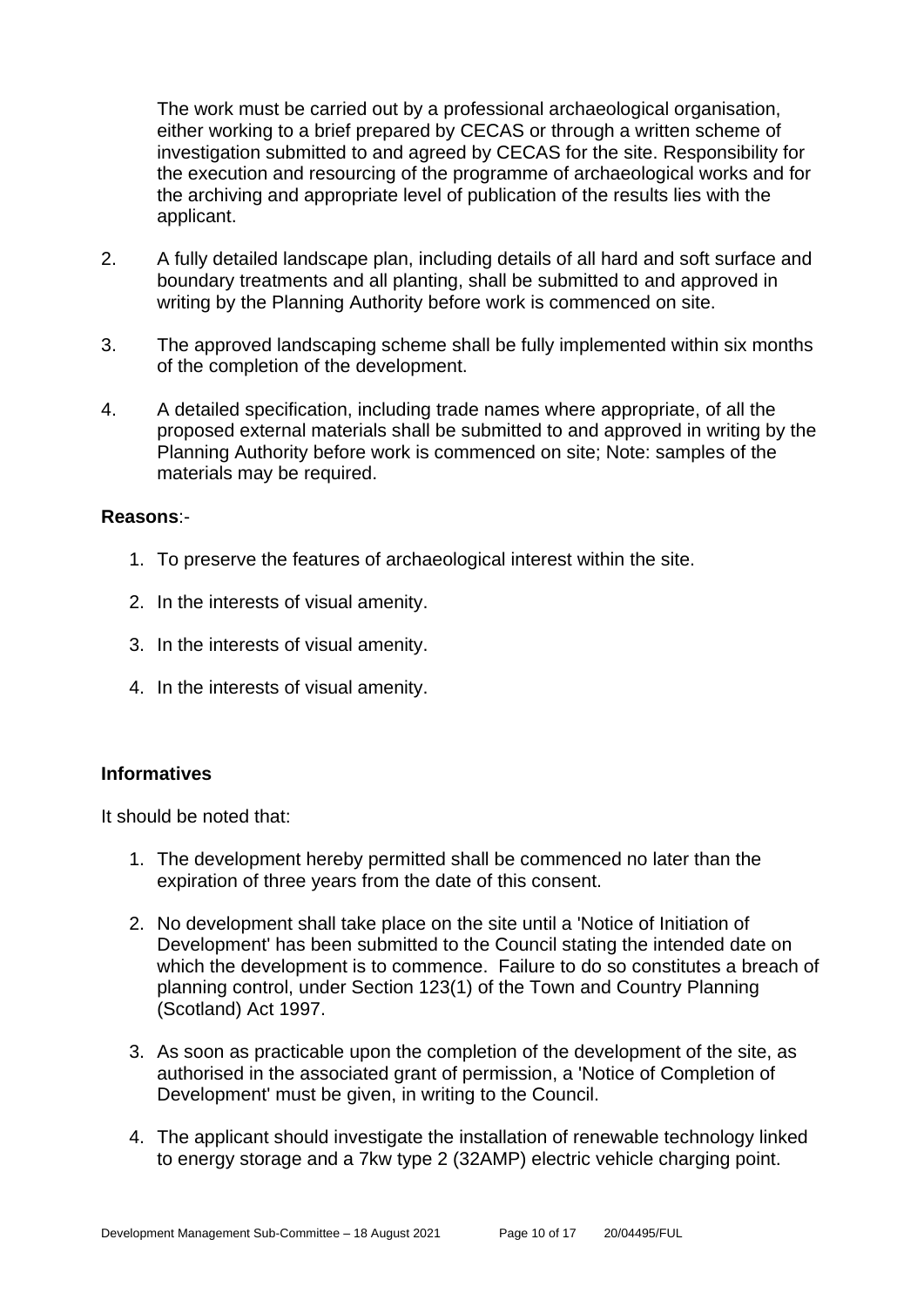- 5. Given the nature of the proposed development it is possible that a crane may be required during its construction. We would, therefore, draw the applicant's attention to the requirement within the British Standard Code of Practice for the safe use of Cranes, for crane operators to consult the aerodrome before erecting a crane in close proximity to an aerodrome. This is explained further in Advice Note 4, 'Cranes' (available at http://www.aoa.org.uk/policycampaigns/operations-safety/)
- 6. In section 6.4 of the report, biodiversity is enhanced by way of the inclusion of bat slates/bricks in the roof. The inclusion of such features would be in accordance with policy Des 3 Development Design and would support the objectives of the Edinburgh Biodiveristy Action Plan 2019-21. We would encourage the inclusion of these features in the replacement building design.
- 7. The proposed development lies within a coal mining area which may contain unrecorded coal mining related hazards. If any coal mining feature is encountered during development, this should be reported immediately to the Coal Authority on 0345 762 6848.

Further information is also available on the Coal Authority website at: www.gov.uk/government/organisations/the-coal-authority

## **Financial impact**

## **4.1 The financial impact has been assessed as follows:**

There are no financial implications to the Council.

## **Risk, Policy, compliance and governance impact**

**5.1** Provided planning applications are determined in accordance with statutory legislation, the level of risk is low.

## **Equalities impact**

#### **6.1 The equalities impact has been assessed as follows:**

The application has been assessed and has no impact in terms of equalities or human rights.

## **Sustainability impact**

## **7.1 The sustainability impact has been assessed as follows:**

This application meets the sustainability requirements of the Edinburgh Design Guidance.

## **Consultation and engagement**

## **8.1 Pre-Application Process**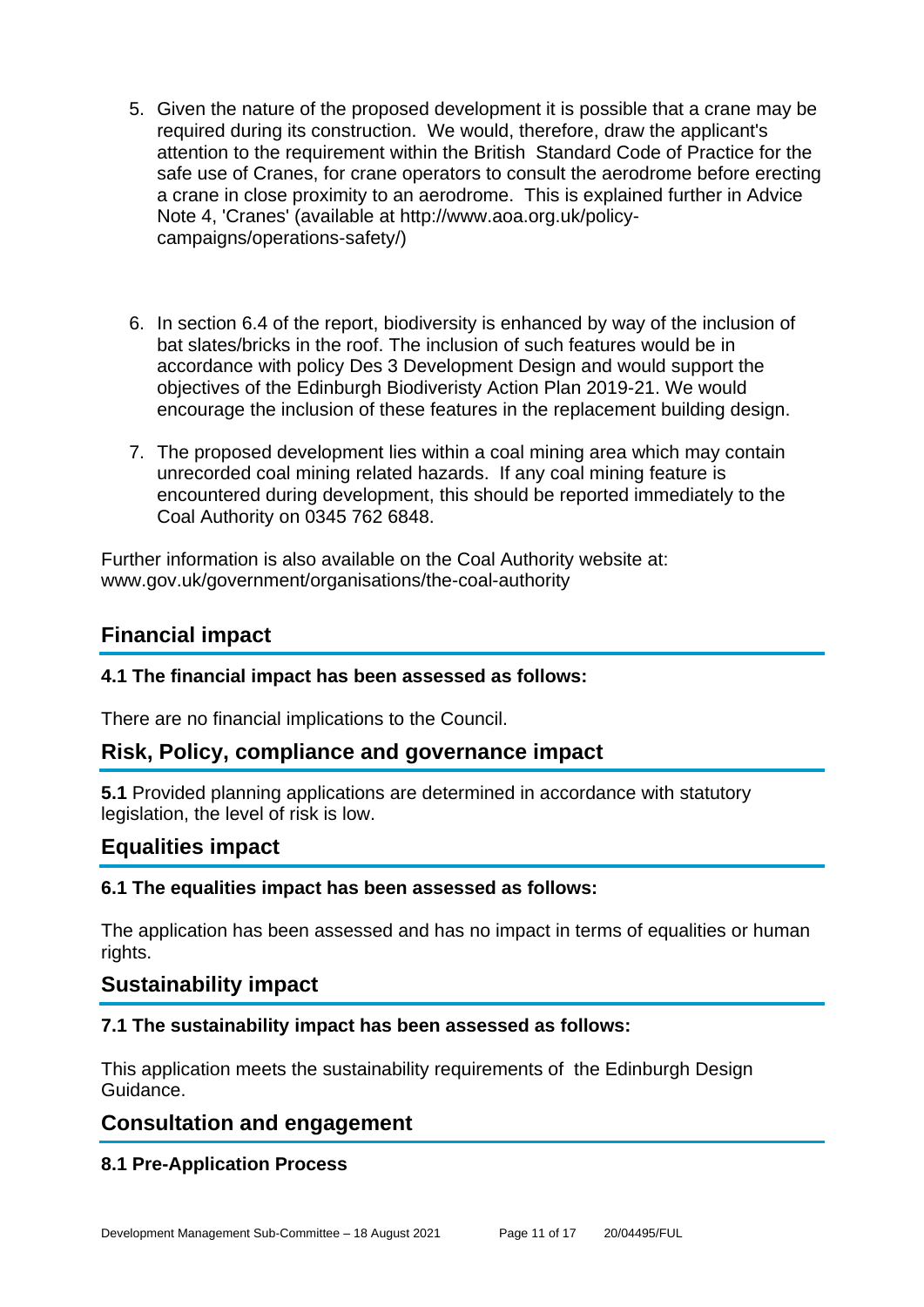There is no pre-application process history.

## **8.2 Publicity summary of representations and Community Council comments**

No representations have been received.

## **Background reading/external references**

- To view details of the application go to
- [Planning and Building Standards online services](https://citydev-portal.edinburgh.gov.uk/idoxpa-web/search.do?action=simple&searchType=Application)
- [Planning guidelines](http://www.edinburgh.gov.uk/planningguidelines)
- [Conservation Area Character Appraisals](http://www.edinburgh.gov.uk/characterappraisals)
- [Edinburgh Local Development Plan](http://www.edinburgh.gov.uk/localdevelopmentplan)
- **[Scottish Planning Policy](http://www.scotland.gov.uk/Topics/Built-Environment/planning/Policy)**

| <b>Statutory Development</b><br><b>Plan Provision</b> |                 |
|-------------------------------------------------------|-----------------|
| Date registered                                       | 23 October 2020 |
| <b>Drawing numbers/Scheme</b>                         | $01 - 08,$      |
|                                                       | Scheme 1        |

**David Givan Chief Planning Officer** PLACE The City of Edinburgh Council

Contact: Robert McIntosh, Planning Officer E-mail:robert.mcintosh@edinburgh.gov.uk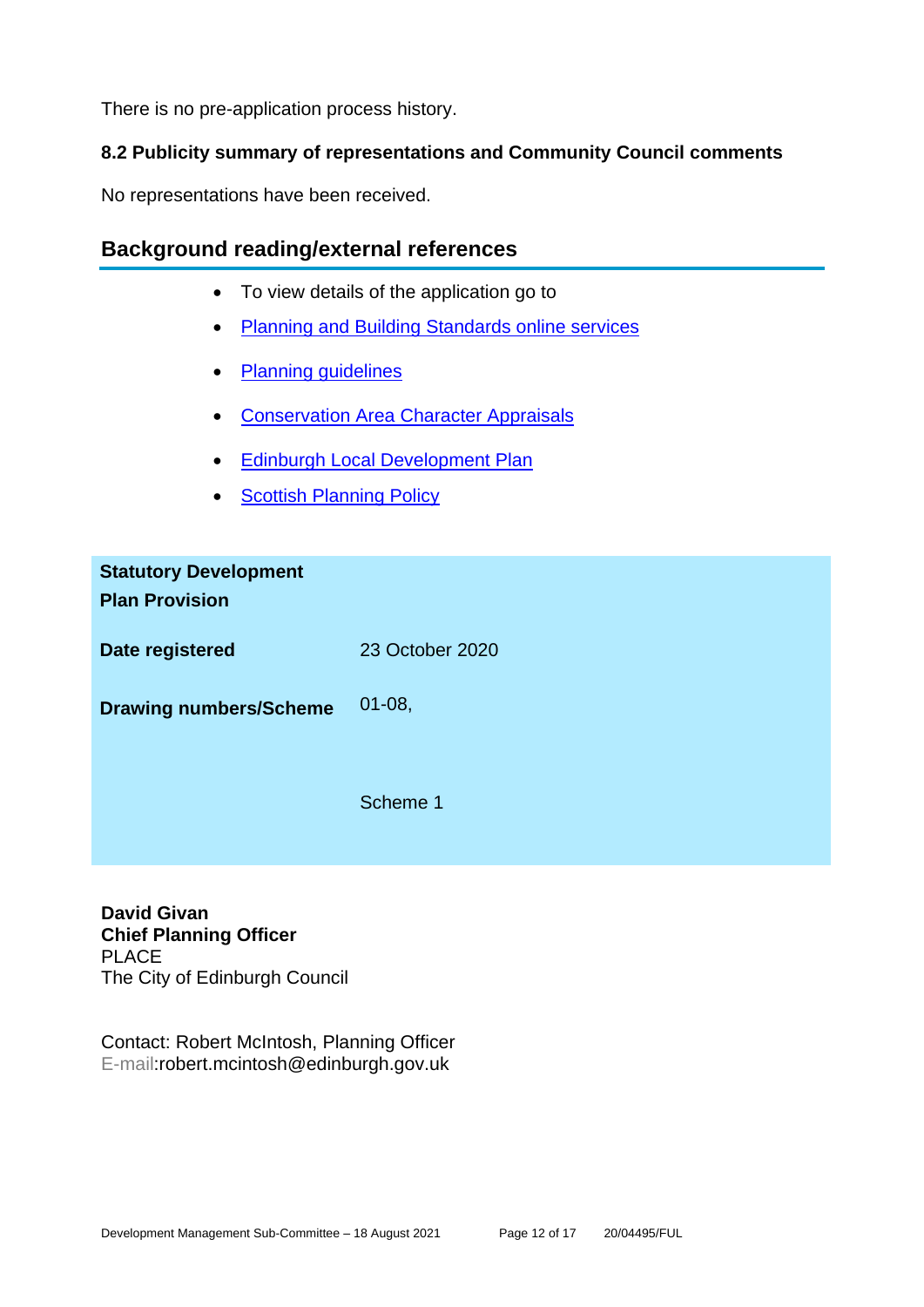#### **Relevant Policies:**

#### **Relevant policies of the Local Development Plan.**

LDP Policy Del 1 (Developer Contributions and Infrastructure Delivery) identifies the circumstances in which developer contributions will be required.

LDP Policy Des 1 (Design Quality and Context) sets general criteria for assessing design quality and requires an overall design concept to be demonstrated.

LDP Policy Des 3 (Development Design - Incorporating and Enhancing Existing and Potential Features) supports development where it is demonstrated that existing and potential features have been incorporated into the design.

LDP Policy Des 4 (Development Design - Impact on Setting) sets criteria for assessing the impact of development design against its setting.

LDP Policy Des 5 (Development Design - Amenity) sets criteria for assessing amenity.

LDP Policy Env 9 (Development of Sites of Archaeological Significance) sets out the circumstances in which development affecting sites of known or suspected archaeological significance will be permitted.

LDP Policy Env 10 (Development in the Green Belt and Countryside) identifies the types of development that will be permitted in the Green Belt and Countryside.

LDP Policy Env 12 (Trees) sets out tree protection requirements for new development.

LDP Policy Env 16 (Species Protection) sets out species protection requirements for new development.

LDP Policy Env 21 (Flood Protection) sets criteria for assessing the impact of development on flood protection.

LDP Policy Hou 1 (Housing Development) sets criteria for assessing the principle of housing proposals.

LDP Policy Hou 2 (Housing Mix) requires provision of a mix of house types and sizes in new housing developments to meet a range of housing needs.

LDP Policy Hou 3 (Private Green Space in Housing Development) sets out the requirements for the provision of private green space in housing development.

LDP Policy Hou 4 (Housing Density) sets out the factors to be taken into account in assessing density levels in new development.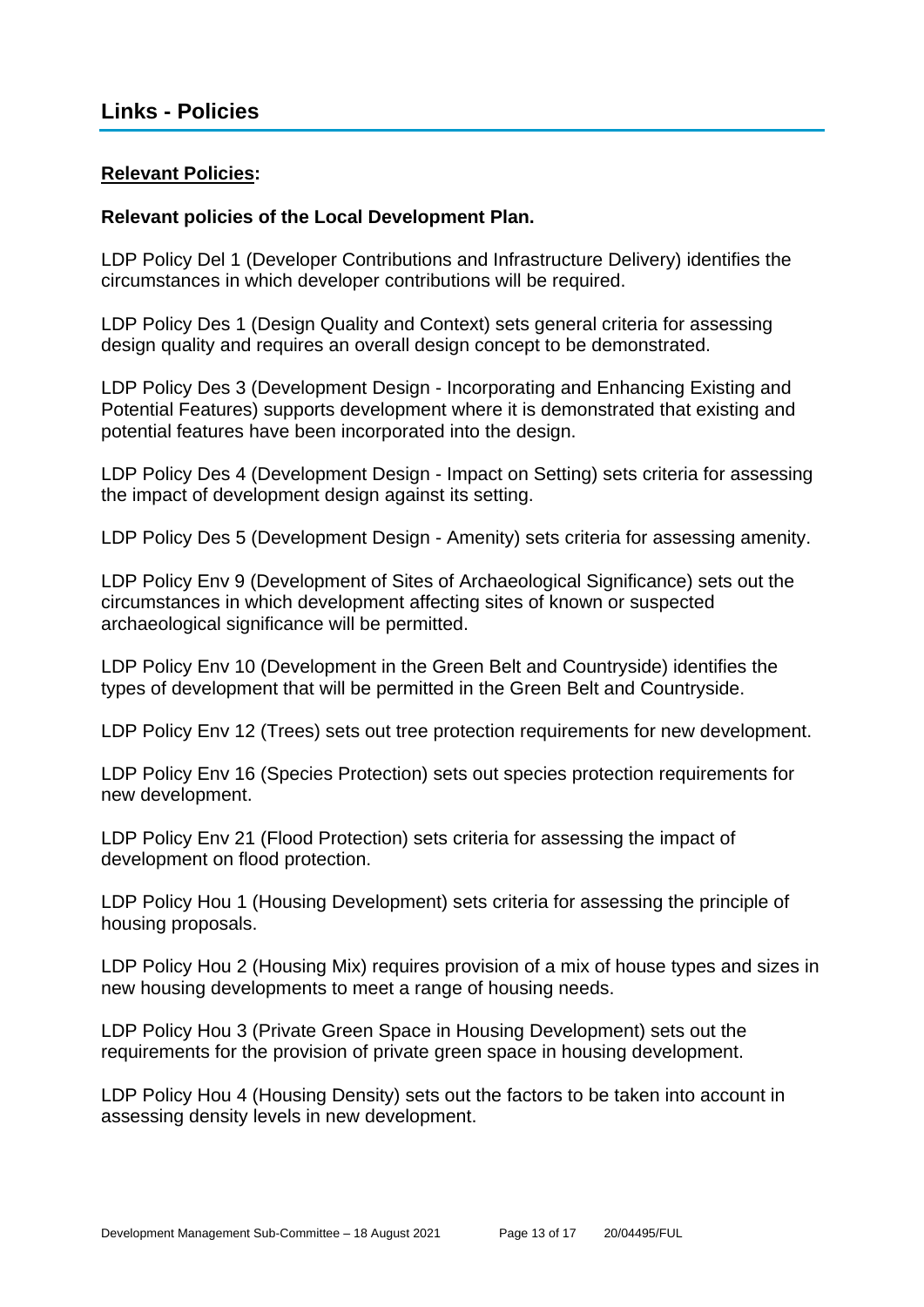LDP Policy Tra 2 (Private Car Parking) requires private car parking provision to comply with the parking levels set out in Council guidance, and sets criteria for assessing lower provision.

LDP Policy Tra 3 (Private Cycle Parking) requires cycle parking provision in accordance with standards set out in Council guidance.

LDP Policy Tra 4 (Design of Off-Street Car and Cycle Parking) sets criteria for assessing design of off-street car and cycle parking.

#### **Relevant Non-Statutory Guidelines**

**Non-Statutory guidelines** Edinburgh Design Guidance supports development of the highest design quality and that integrates well with the existing city. It sets out the Council's expectations for the design of new development, including buildings, parking, streets and landscape, in Edinburgh.

**Non-statutory guidelines** DEVELOPMENT IN THE COUNTRYSIDE AND GREEN BELT, provide guidance on development in the Green Belt and Countryside in support of relevant local plan policies.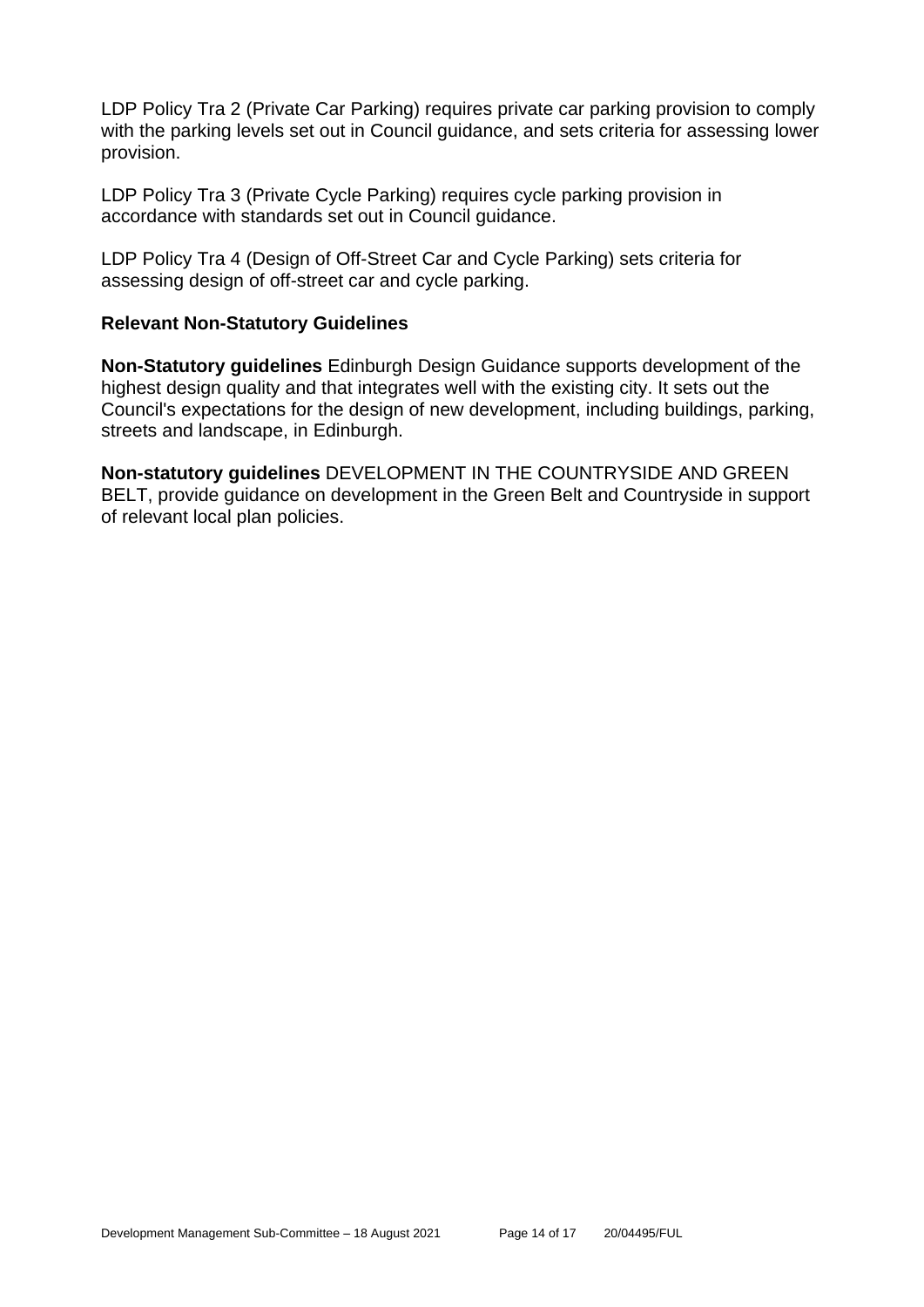# **Appendix 1**

# **Application for Planning Permission 20/04495/FUL At Totley Wells Lodge, Westfield, Winchburgh Demolition of an existing house and the erection of a replacement house on the same site.**

## **Consultations**

#### **Environmental Protection**

*The applicant is demolishing an existing residential property and replacing it with a larger residential property. Residential use has been established on this site therefore we would have no objection to the proposal.* 

*The applicant should provide a minimum of one (7Kw type two) electric vehicle charging point located on an external wall.* 

*Environmental Protection would require the applicant to ensure that the development obtained all its energy from renewable sources such as ground/air sourced heat pumps and solar/photovoltaic panels linked to energy storage. We cannot support the use of fuels such as gas or biomass.* 

*Therefore, overall Environmental Protection has no objection but would recommend that following informative;*

*1. The applicant shall investigate the installation of renewable technology linked to energy storage and a 7kw type 2 (32AMP) electric vehicle charging point.*

#### **Roads Authority**

*No objections to the application.* 

*Note:*

*- The proposed 1 car parking space (not including the garage) complies with the Councils Parking Standards;*

*- Application assessed on the basis there is no change to the existing vehicular access.*

#### **Archaeology**

*The proposals will seek to demolish an unlisted mid-20th century house. Historic mapping indicated that the house was constructed in the 1930s as part of a NCB Industrial Hostel. The hostel was latter taken over by the Army forming part of a Military Depot associated in WWII with an AA Battery and which continued in army use into the 1950s.*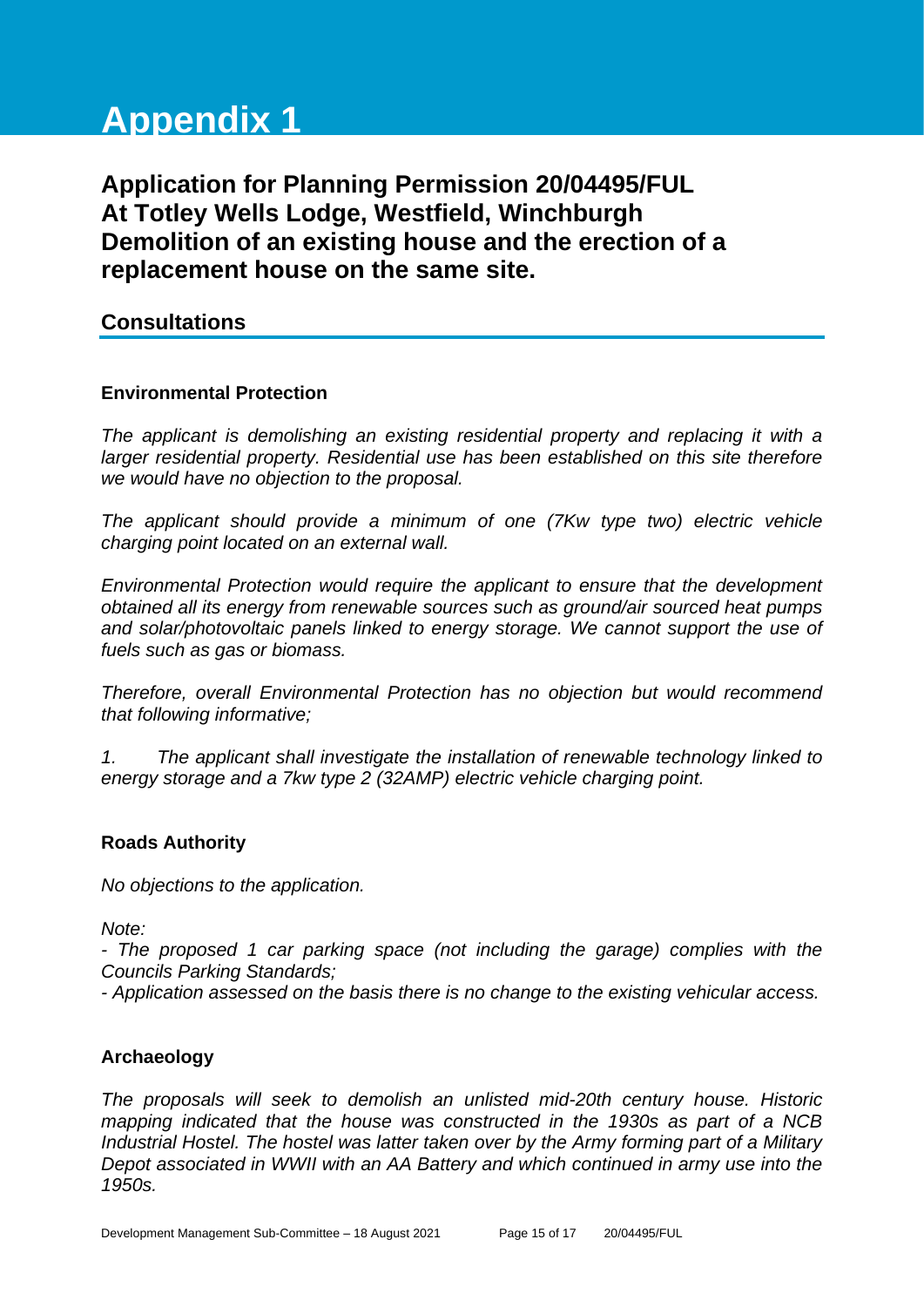*Given the above, this application must be considered under terms of Scottish Government's Our Place in Time (OPIT), Scottish Planning Policy (SPP), PAN 02/2011, HES's Historic Environment Policy for Scotland (HEPS) 2019 and CEC's Edinburgh Local Development Plan (2016) Policies ENV8 & ENV9. The aim should be to preserve archaeological remains in situ as a first option, but alternatively where this is not possible, archaeological excavation or an appropriate level of recording may be an acceptable alternative.*

*The proposals will see the demolition of this unlisted mid-20th century building. Although outwardly of no great merit the structure appears on both the 1930's map of the NCB Industrial Hotel and on the 1950's OS map of the Military Depot and former WWII AA Battery. Accordingly, the building is regarded as having local historic and archaeological interest. Although there is no concerns over its demolition given these historic associations it is recommended that it a historic building survey [photographic and written survey, phased plans and elevations (internal and external)] is undertaken prior to its demolition to provide a permanent record.*

*In addition, given the buildings location within the WWII AA battery and later Army Depot, development could uncover evidence for the military occupation of the site during WWII (e.g. unit cap badges) and use of the building. It is recommended therefore that a programme of archaeological works comprising metal detecting survey and watching brief is undertaken to fully record, excavate and analysis all significant remains/artifacts that may be disturbed.*

*Accordingly, it is recommended that the following condition be attached to any permission, if granted, to ensure that this programme of archaeological works is undertaken;* 

*'No demolition nor development shall take place on the site until the applicant has secured the implementation of a programme of archaeological work (historic building recording, metal detecting survey, excavation, analysis & reporting, publication) in accordance with a written scheme of investigation which has been submitted by the applicant and approved by the Planning Authority.'* 

*The work must be carried out by a professional archaeological organisation, either working to a brief prepared by CECAS or through a written scheme of investigation submitted to and agreed by CECAS for the site. Responsibility for the execution and resourcing of the programme of archaeological works and for the archiving and appropriate level of publication of the results lies with the applicant.*

## **Edinburgh Airport**

*The proposed development has been examined from an aerodrome safeguarding perspective and does not conflict with safeguarding criteria. We therefore have no objection to this proposal, however have made the following observation:* 

#### *Cranes*

*Given the nature of the proposed development it is possible that a crane may be required during its construction. We would, therefore, draw the applicant's attention to the requirement within the British Standard Code of Practice for the safe use of Cranes,*